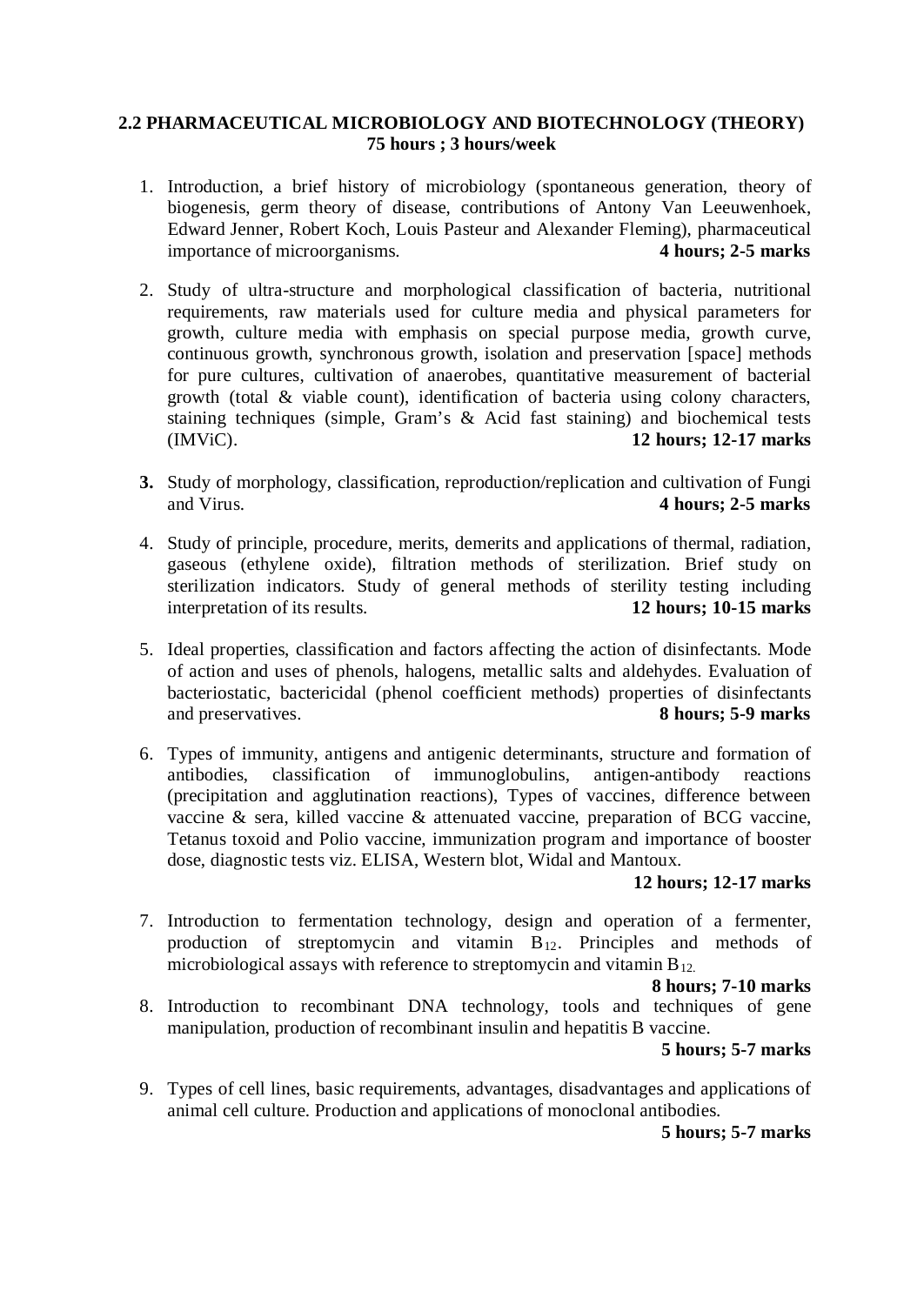10. Study of causative organism, mode of transmission, signs and symptoms, treatment and prevention of microbial diseases like cholera, typhoid, tuberculosis, AIDS, malaria and dengue. **5 hours; 5-7 marks**

## **PHARMACEUTICAL MICROBIOLOGY AND BIOTECHNOLOGY (PRACTICALS)**

## **75 hours ; 3 hours/week**

- 1. Study of apparatus used in experimental microbiology.
- 2. Sterilisation of glassware, preparation and sterilisation of media.
- 3. Staining techniques Simple staining\*, Gram's staining. \*\*
- 4. Motility testing\*
- 5. Total and viable count\*.
- 6. Isolation and maintenance of pure culture\*.
- 1. Sensitivity testing.\*
- 2. Microbiological assay of antibiotics by cup plate method\*\*.
- 3. Sterility testing by direct transfer and membrane filtration technique\*.
- 4. Initiation of callus culture\*
- 5. Estimation of DNA by spectroscopic method.\*\*
- 6. Estimation of RNA on spectroscopic method. \*\*

**Note: \*\* Denotes major experiments \* Denotes minor experiments**

# **SCHEME OF EXAMINATION**

| 1. Synopsis                       | -10 Marks |
|-----------------------------------|-----------|
| 2. Major experiment <sup>**</sup> | -25 Marks |
| 3. Minor experiment*              | -15 Marks |
| 4. Minor experiment*              | -10 Marks |
| 5. Viva-Voce                      | -10 Marks |
|                                   |           |

| ۰,<br>I |
|---------|
|---------|

**Total - 70 Marks**